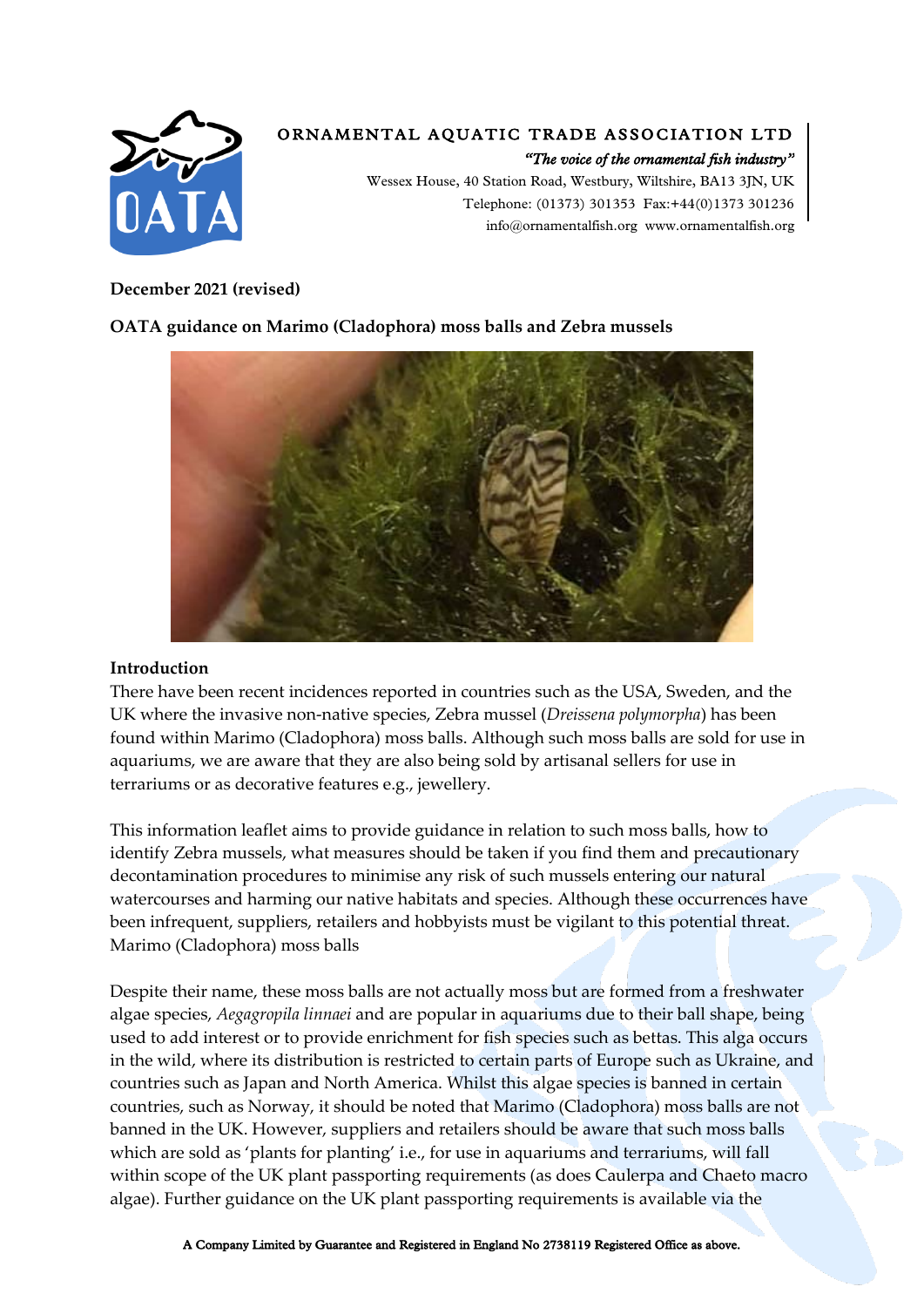# Gov. UK Plant Health Portal available at: [https://planthealthportal.defra.gov.uk/eu-exit](https://planthealthportal.defra.gov.uk/eu-exit-guidance/)[guidance/](https://planthealthportal.defra.gov.uk/eu-exit-guidance/)

# **Zebra mussel (***Dreissena polymorpha***)**



*Photo source: GB Non-Native Species Secretariat* Zebra mussels are small molluscs (typically about 20mm long) which are native to basins of the Aural, Black and Caspian Seas. In appearance, they are a brownish-yellow colour and take their common name from the appearance of characteristic 'Zebra' stripes. During their lifecycle, they have three life stages: larval, juvenile, and adult. In their

larval stage, they are easily transported in the water column and are able to drift for large distances (up to 300 km). Adult Zebra mussels can attach themselves to boats, aquarium plants and fishing equipment and can survive out of the water for up to three weeks under damp conditions. They can produce up to one million eggs per season and being filter feeders, can potentially filter over one litre of water per day.

#### *Why are Zebra mussels considered harmful?*

Zebra mussels are an invasive non-native species due to the harm which they cause to our native habitats and species. They can cause severe alterations in the habitat allowing other invasive non-native species to establish and threaten our native mussel species by reducing available habitat, oxygen, and food. In addition, they are a major pest in water treatment works by clogging pipelines, cause damage to boats and can cause injuries to people in recreational areas due to their sharp shells. In addition, they also cause economic harm due to the considerable expense in removing them.

#### *Sources of contamination*

Ukraine has recently been identified as a source of Marimo moss balls contaminated with Zebra mussels. We would encourage members to avoid stocking moss balls direct from Ukraine or from unverified suppliers where you cannot determine the source. If unsure, avoid stocking moss balls until your supplier confirms a lack of zebra mussels in their stock.

#### *What should I do if I find a Zebra mussel within a Marimo moss ball?*

You should report this to the GB Non-Native Species Secretariat via email to: [alertnonnative@ceh.ac.uk](mailto:alertnonnative@ceh.ac.uk) and if possible, include a photo. Please also provide details of where you purchased the moss ball from and any additional details e.g., details from the plant passport. You should also follow the decontamination procedures as below (and as reproduced by kind permission of the Pet Industry Joint Advisory Council, USA).

#### **Decontamination procedures**

The procedures given below have been referenced from guidance issued by the Pet Industry Joint Advisory Council, USA and therefore US measurements have been approximated to their UK equivalent.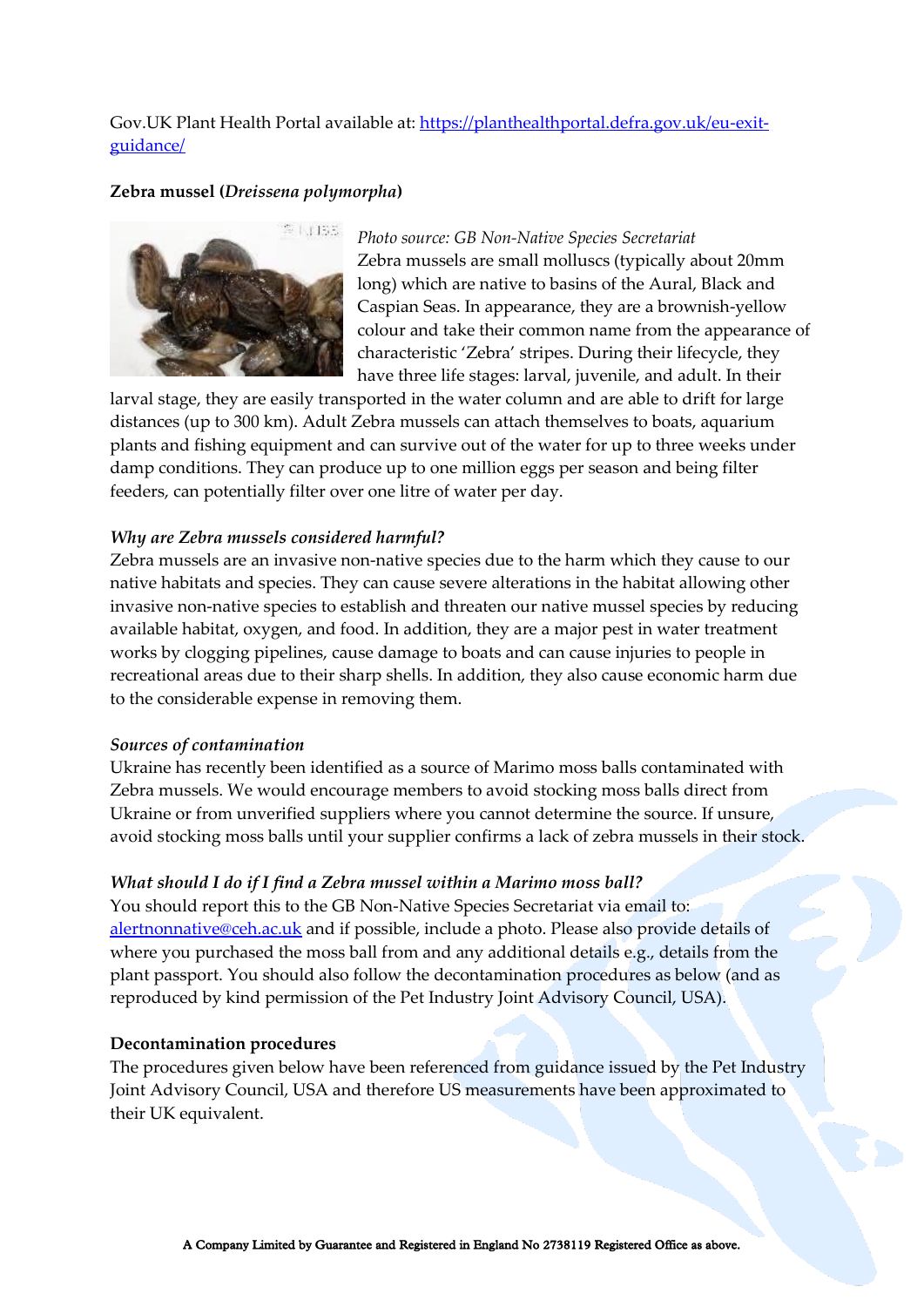# *Disposal of moss balls*

Once the moss ball has been removed from the aquarium/terrarium, use one of the following methods given below prior to disposal:

- Place the moss ball into a sealable plastic bag and freeze for at least 24 hours OR;
- Place the moss ball into boiling water for a least one full minute OR;
- Submerge the moss ball into a solution consisting of approx. 250ml household bleach per four litres of water OR;
- Submerge the moss ball in undiluted white vinegar for 20 minutes.

Once you have undertaken one of the methods listed above, place the moss ball and any of its packaging into a sealed plastic bag. This can then be disposed of in the household domestic waste.

If you have used a method involving vinegar, boiling water or a household bleach solution, this liquid should be disposed of via the foul sewer. Under NO circumstances should it be disposed of down a storm drain, where it risks entering natural watercourses.

# *Additional advice to aquarium users – decontamination of aquarium water*

If the moss balls have been used in your aquarium, these additional decontamination steps are recommended to decontaminate the aquarium water ahead of disposal. Please note that any such water should be disposed of via the foul sewer ONLY and must NOT be disposed of via a storm drain.

- Prior to the decontamination process, set up a separate holding tank in which to place your fish, invertebrates, other living organisms etc. The holding tank should use water from a source which has not been in contact with moss balls. Make sure the water in the holding tank matches the conditions in your aquarium e.g., water temperature, pH and that any tap water used has been treated to remove chemicals such as chlorine and chloramine which are highly toxic to fish. To help minimise stress you may wish to keep the holding tank in a low light area and separate out any aggressive fish.
- Potassium chloride (KCL) is known to be toxic to Zebra mussels, therefore, to decontaminate the water in your aquarium which have had moss balls, it is recommended to use KCL – this is typically sold for use with aquarium plants and can be obtained from a reputable retailer.
- You need to achieve a KCL concentration in the water of 200 parts per million (ppm). Start by adding ¾ teaspoon or 8g of KCL per 40 litres of water. Over the next three days, this concentration should be increased by adding ¼ or 3g teaspoon of KCL per 40 litres of water per day. Once this is complete, leave the aquarium water for 96 hours.
- After 96 hours, carry out a series of water changes over the next several days to dilute the concentration of KCL (remembering to dispose to the foul sewer ONLY). It is recommended to change all of the filter media and to add a proprietary filter bacteria supplement in order to replace any beneficial filter bacteria that have been removed in the decontamination process.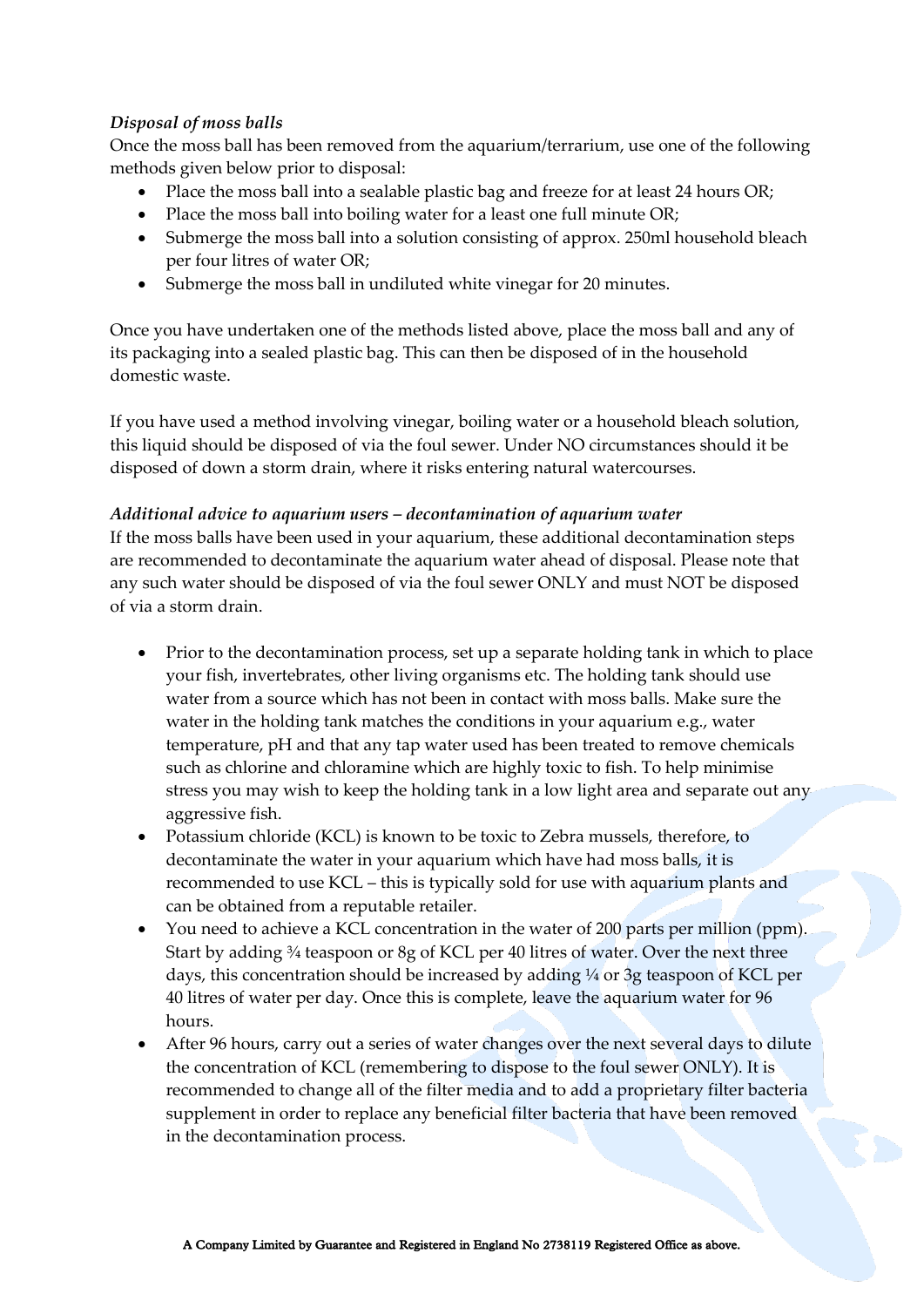Your aquarium and any accessories in the aquarium should then be cleaned using one of the methods below:

- Boiling water use water that is at least 60 degrees Celsius to flush and coat all accessory surfaces OR;
- Disinfection make a solution of approx. 85 ml of household bleach per four litres of water and use this solution to soak any rocks or décor for 15 minutes. Ensure to rinse and dry thoroughly before re-establishing your aquarium.
- Once the decontamination process has been completed and your aquarium reestablished, it is recommended to carry out water quality checks within a week and to be vigilant for anything in your aquarium that looks unusual or is unexpected.
- The above process can also be used to decontaminate terrariums.

# *Additional guidance to retailers*

To help the UK stay vigilant to the threat of Zebra mussels in Marimo moss balls, please consider putting in methods to test and treat moss balls prior to their sale and to reassure your customers. Ensure that your supplier is doing the same.

In addition to the disposal and decontamination methods described above, these additional measures should be considered if you have an *inline plant aquatic holding system*.

- Register block for fish and invertebrates.
- Fish and invertebrate replenishment should be deactivated.
- The holding system should be converted to a closed system i.e., the water is circulated but automatic water changes are deactivated to avoid the draining of potentially contaminated water down the drain).
- Water quality should be monitored.
- If nitrate levels increase, manual water changes should be undertaken but wastewater should be treated with household bleach prior to its disposal.
- Move fish and invertebrates out of the main system into a separate isolation tank.
- The decontamination process using Potassium Chloride (KCL) as described above should be undertaken but ensure you have the necessary risk assessment and safety procedures in place for storing, handling and use of KCL.
- Once the decontamination process is complete, replace all filter media, undertake normal system maintenance and revert to an open system.
- Make inventory adjustments.
- Remove the register block.
- Reactivate replenishment.

# *For standalone, free-standing plant tanks*

- Follow the disposal methods as given above.
- Move any fish or invertebrates out of the main system into a separate isolation tank
- Follow the KCL decontamination process as above.
- Once complete, change all filter media, adding proprietary filter bacteria supplements to replace beneficial bacteria removed during the process.
- Closely monitor and test water quality and monitor the tank closely following this process.